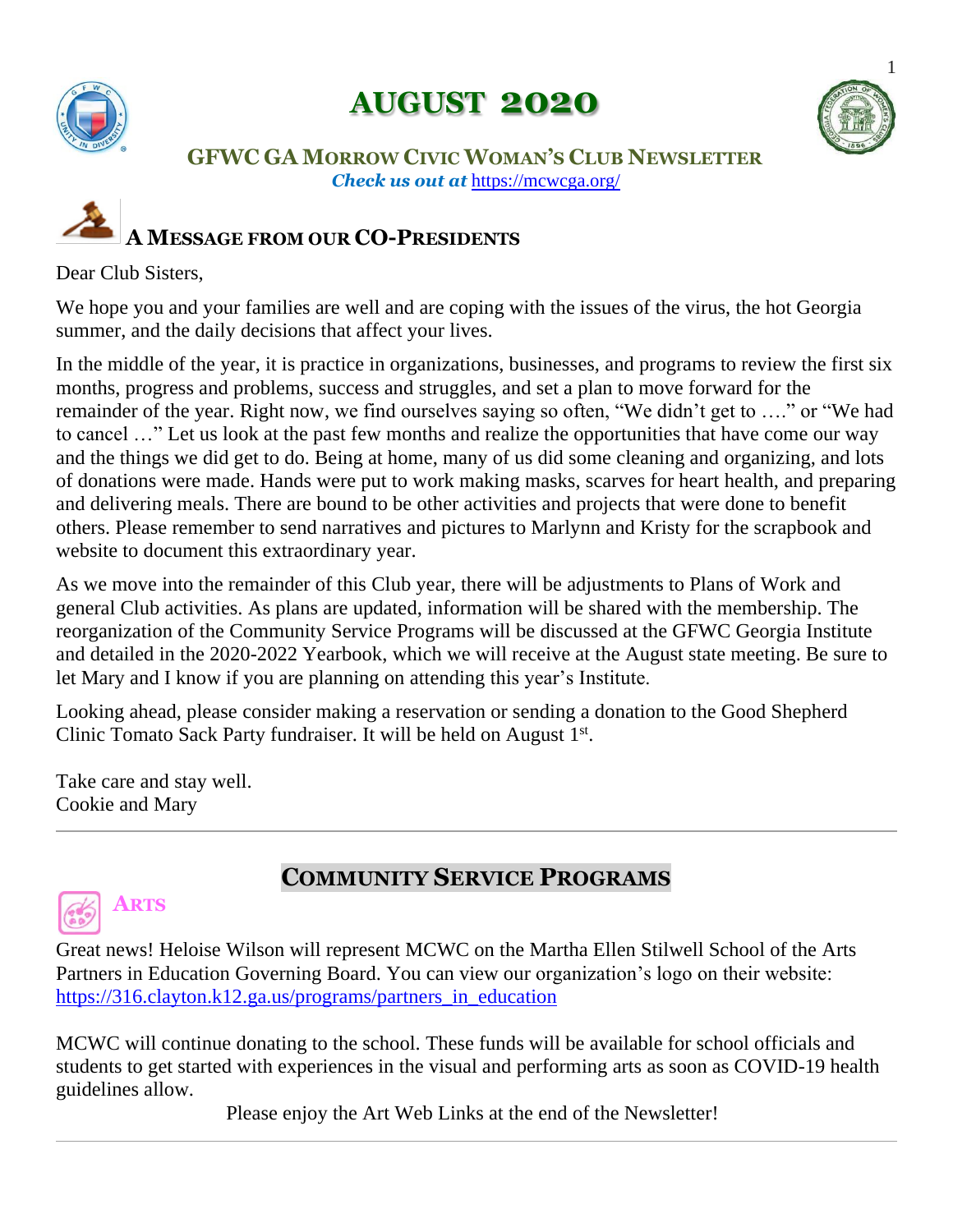

### **CONSERVATION**

Remember to keep record of the time you spend:

- Recycling
- Picking up trash while you walk
- Reading about or researching environmental issues
- Working in your garden or yard

Best laid plans get disrupted. Due to the virus and other circumstances, the following was not completed but will be done soon.

- Even though Stately Oaks is closed, Denise Martin and Amy Simpkins will be meeting to tidy up and put down mulch at the entrance to Stately Oaks in Jonesboro. They have discovered that clean, nice-looking mulch is available for free at the recycling center.
- Conservation purchased reusable product gifts for our monthly club drawings. Denise will draw names for the gifts and drop them off at the winners' houses hopefully this week. The winners' names will be in the next newsletter.



# **EDUCATION**

Because area schools are beginning with online instruction only, the collection of school supplies are on hold. As opening day approaches let us keep all individuals connected to schools in our prayers.

Cathy White shared the following note: *Below are some devotions from Dr. Michael Youssef at The Church of the Apostles in Atlanta. I have enjoyed listening to him for many years. He preaches the truth of God's Word. I hope y'all enjoy this as much as I have this week.*

Led by Love -

- 1. Many Gifts, One Body 1 Corinthians 12: 12-26
- 2. What Love Is and Is Not 1 Corinthians 13: 1-13
- 3. For the Sake of Others 1 Corinthians 14: 6-40
- 4. Our Love is Not In Vain 1 Corinthians 15:1-28
- 5. Loving Through Giving 1 Corinthians 16: 1-4





Please plan to attend the"1<sup>st</sup> Ever Drive-Thru" TOMATO SANDWICH SACK PARTY to benefit the Good Shepherd Clinic.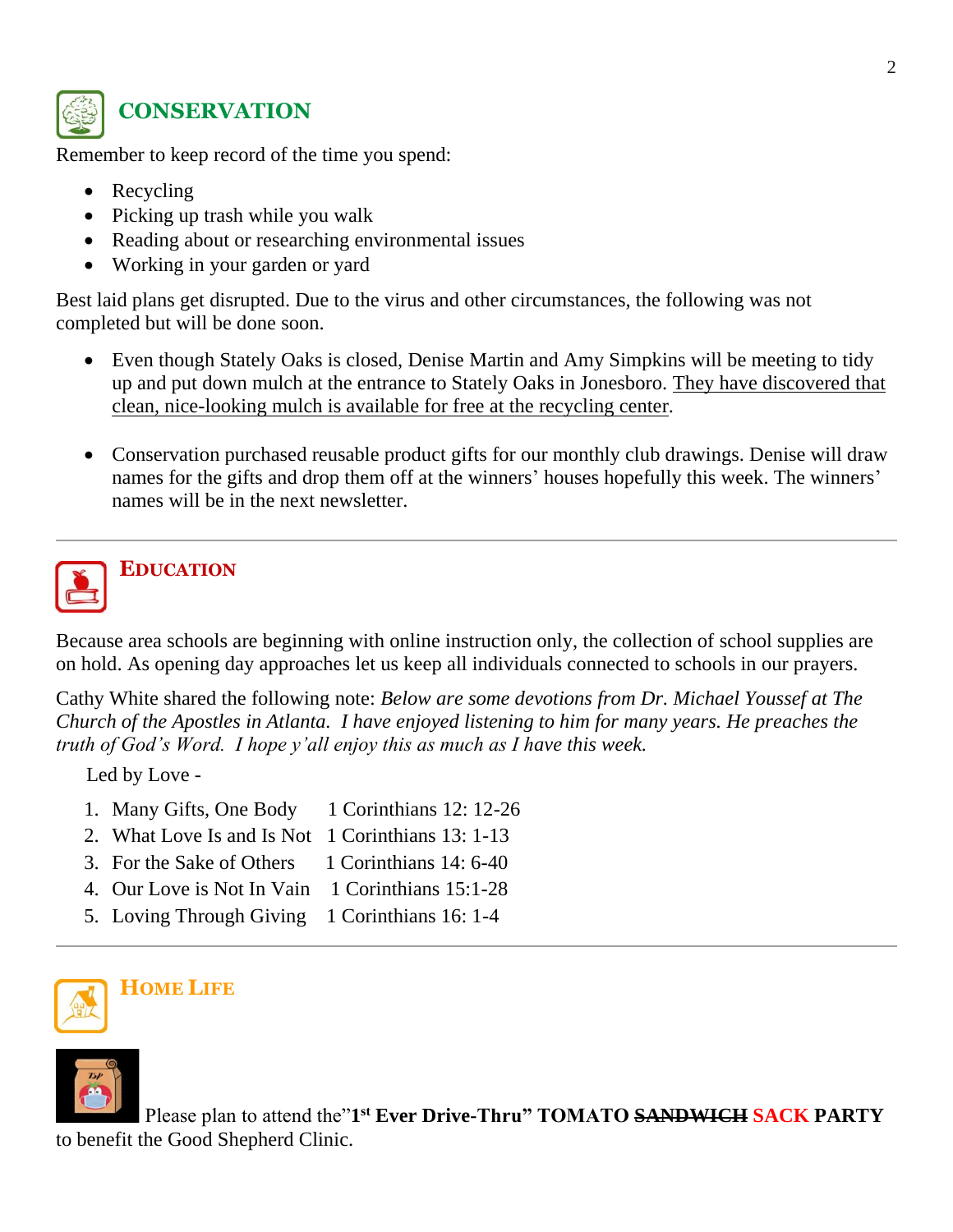- This celebration will take place from 11:00 am to 1:30 pm, on Saturday, August  $1<sup>st</sup>$  in the parking lot of the First Baptist Church of Morrow (rain or shine).
- For your safety in our new normal world, it is a DRIVE-THRU event. You will enter at Lake Harbin Rd. & Murphy Dr. and exit onto Lake Harbin Rd.
- Organizers need a head count. Visit the Tomato Sack Party RSVP website at [www.tomatosandwichpartyrsvpify.com/](http://www.tomatosandwichpartyrsvpify.com/) to reserve a Chick-fil-A box meal. A big thank you to Chick-fil-A for donating the boxed meals.
- A \$20 minimum donation will be your admission to the clinic's largest and oldest fundraiser. You will receive a keepsake "TSP Swag Sack" including: a Chick-fil-A box meal, a tomato, a water bottle, a TSP logo mask, hand sanitizer with the clinic logo, and a 2020 Pillars Luncheon printed program. Please keep in mind, admission is \$20 per person, not \$20 per car!
- The group, Faculty Grass, will provide bluegrass and gospel music as you "stay in line on the tomato vine" along the parking lot route.
- "Pop-up stores" will be available for the following: Keepsake 2020 TSP T-shirt--\$10, Tomato Stand--\$5 bag of tomatoes, and the General Store that will sell Wickles Pickles, salsa, jam, \$5 Market Day produce bags, and miscellaneous merchandise.
- Weather permitting **B**ring **Y**our **O**wn **B**lanket for a socially distant picnic lunch on the grassy area beside the church parking lot.

Please come and celebrate a reinvented, "socially distant" 18<sup>th</sup> Annual Tomato Sandwich Party. In these uncertain times, the Good Shepherd Clinic needs your continued support and help so it can continue its ministry to provide quality health care for the uninsured in Clayton County.



Update on Heart Scarves Project: a new Home Life project to collect and donate handmade red scarves to offer comfort, support, and encouragement to women with heart disease. Karen Garcia presented and organized the details of this project. Some of our club members have been using their "covid time" to make scarves for our on-going project. Angela Wright and members of her crochet group, the Fingers

of Love, h[ave handcraft](https://creativecommons.org/licenses/by-nc-nd/3.0/)ed 28 tokens of love so far, with a team goal of 50 prior to the September deadline. One of our Home Life members, Karen Garcia, has completed 25 Heart Scarves. All donations are due to club by the end of the September deadline. Please contact Vickie Jennings or Renee Goolsbee to make arrangements for collecting your handmade scarves. The Heart Scarves will be delivered to the Piedmont Fayetteville Heart Unit in November.

Continuing collections: eyeglasses, calendars, pop tops

Church pantry: peanut butter, jelly, individual servings of fruit (applesauce, peaches, pears, mandarin oranges, etc.), "kid-friendly" cereals



## **INTERNATIONAL OUTREACH**

We are continuing with the Operation Smile project of sewing hospital gowns for children. Use the link to see how a gown can make a difference. https://www.operationsmile.org/content/communityfundraising-and-service-projects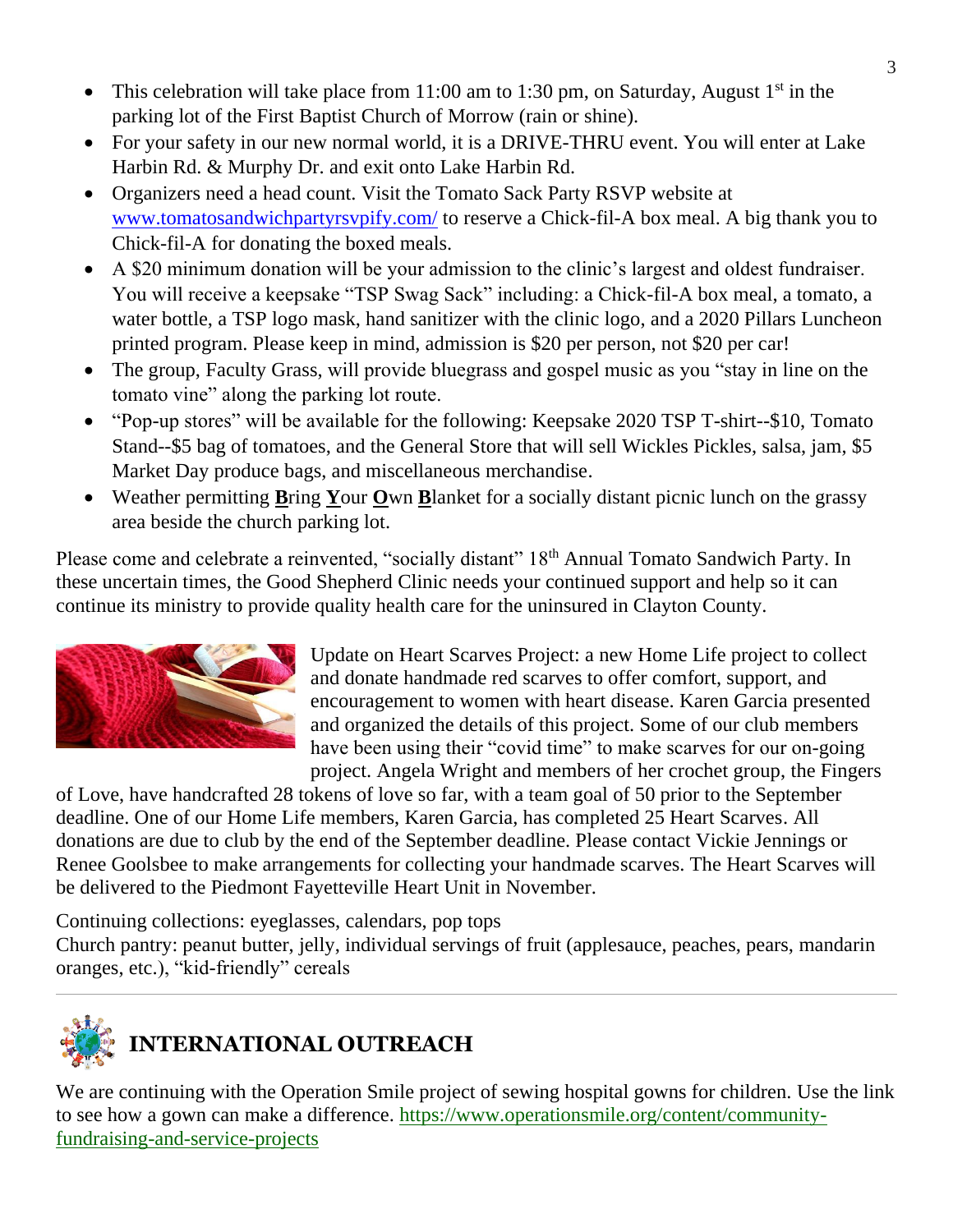#### **Community Fundraising and Service Projects**



If you would like a gown pattern, please contact Joy Lanier.

If you have not already designated Heifer International through Amazon Smile, please do so. Heifer International will receive a percentage of sales.





#### **PUBLIC ISSUES**

Soldiers' Care Packages - In September, Public Issues will be sending care packages to 10 soldiers. Following is a list of suggested items to donate: soap, shampoo, body wash, toothbrush,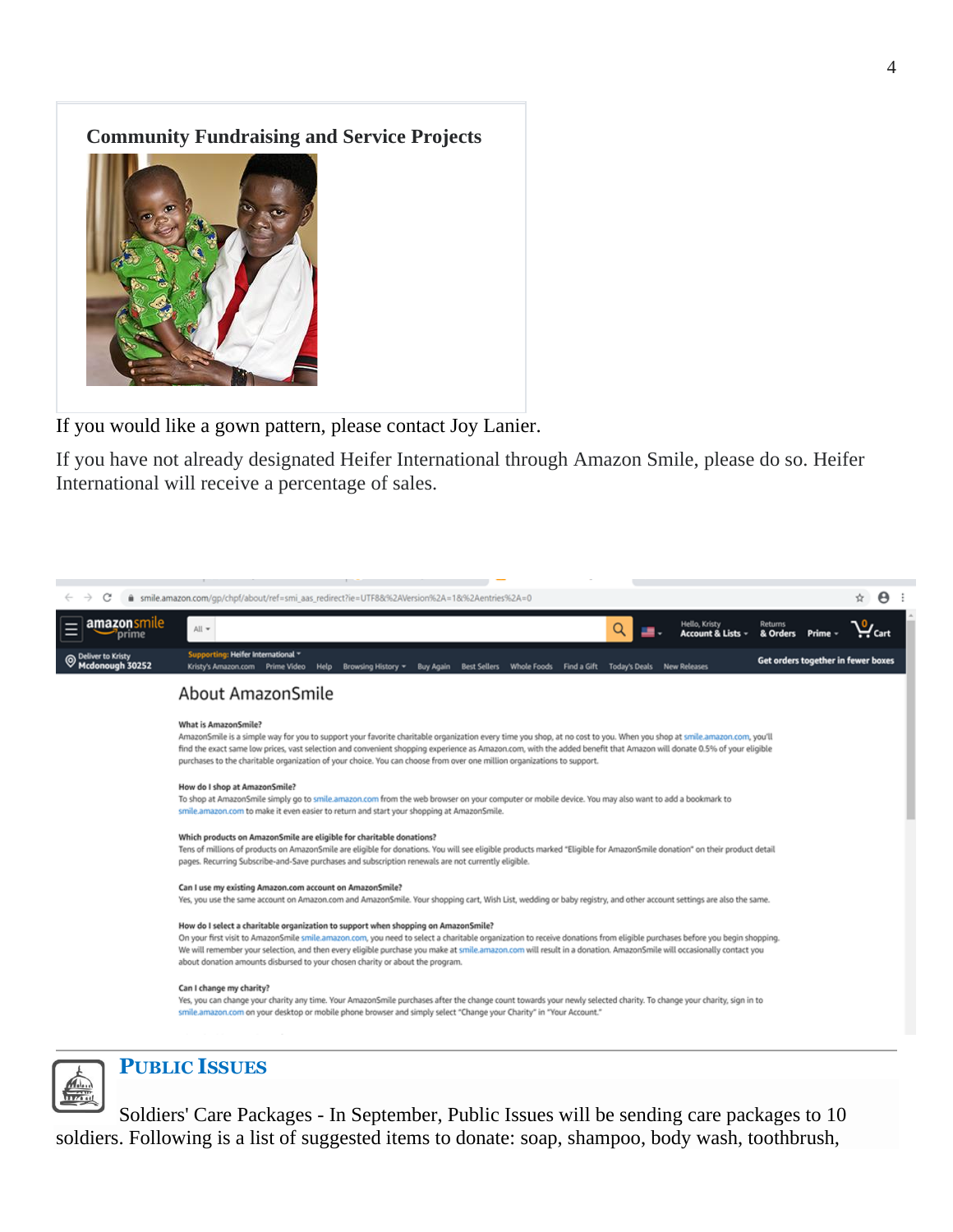toothpaste, floss, deodorant (travel size/non-aerosol), lip balm, foot powder, baby wipes, sunscreen, hand sanitizer, Vicks VapoRub, lens cleaning cloths, reading material, board games, decks of cards, puzzles, plastic model kits, water flavoring packets, beef jerky, Slim Jims, protein bars, gum, sunflower seeds, and hot sauce (such as Taco Bell Packets). Thanks in advance for purchasing any of the above items. On August 17, from 1:00 to 1:20 pm, Angelia Wright will be at the First Baptist Church of Jonesboro parking lot (in front of the sanctuary) to collect these items.

Wearing Red in Support of the Military - On Friday, August 7th, we are asking everyone to wear red in support of our military. Please take a picture of yourself and sent to Marlynn Jones for the scrapbook and to Kristy Coughlin for our website.

Continue collecting bottle tops for the USO. You will give them to Peggy Wilson.

.<br>Seoraia Federation of Women's Clubs **Morrow Civic** 

# **SPECIAL SPECIAL Project: Women's History Resource Center (WHRC)**

Carol Peebles was the first recipient of our organization's scholarship for women attending Clayton State University (formerly Clayton Junior College). Thirty-eight years later, the Andrea Lane Memorial Scholarship continues being awarded. See the Scholarship Committee report for the names of this year's recipients.

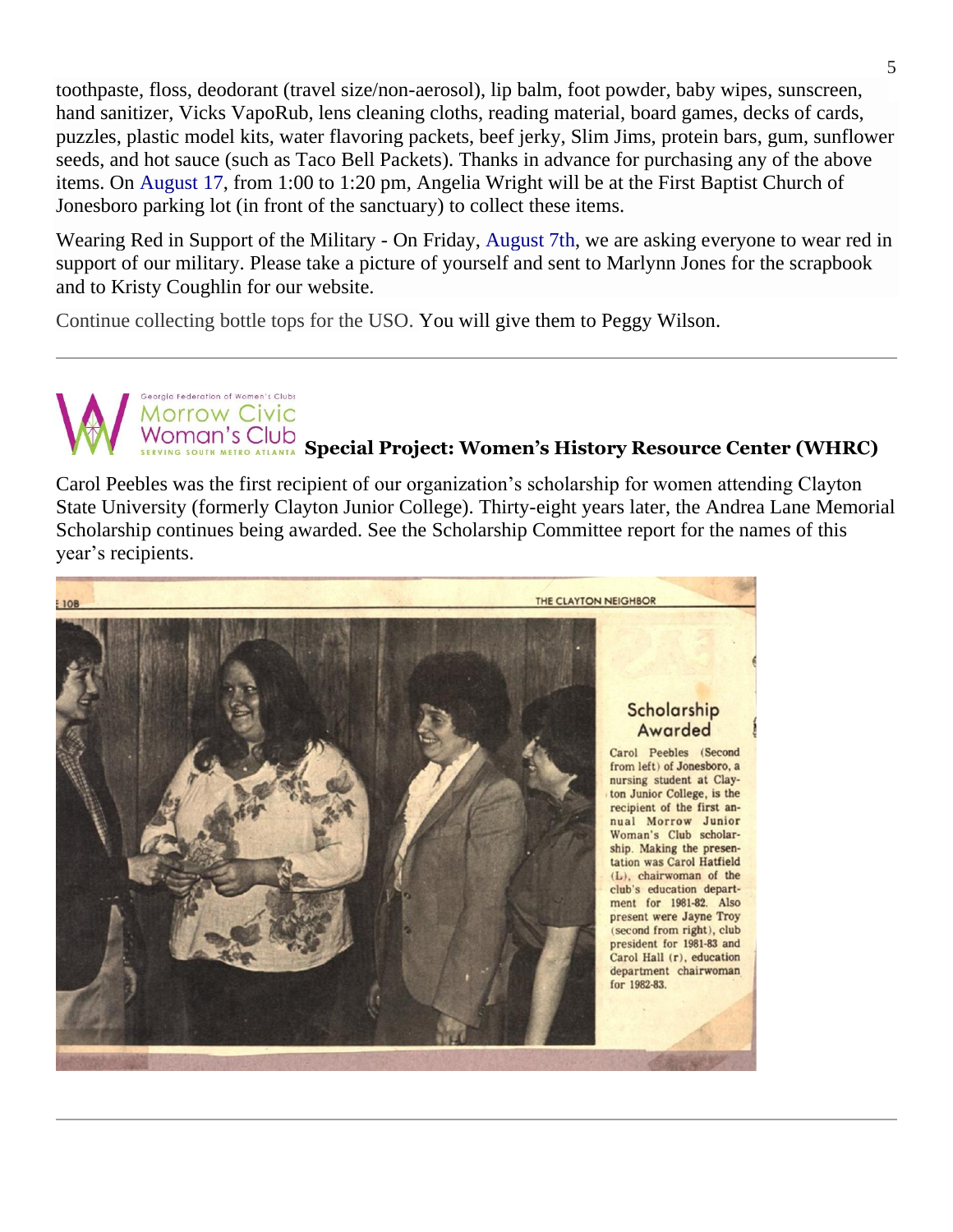# **DOMESTIC VIOLENCE**

Haven House, which provides a safe shelter for domestic violence victims, needs several items. Save donations at home until our next face to face meeting.

Any type of cleaning products (bleach, Lysol, etc.) Gloves Pasta Pasta sauce Canned soups Fruit juice Peanut butter Jelly

#### **COMMITTEES**



1. If you have reimbursements to submit, send a request with copies of the receipts to Joy Lanier. 2. Chairs are encouraged to request payment of any donated funds that are in your plan of work and that could be helpful to our community during this pandemic. Scan and email requests to Joy Lanier. Submitted information needs to include the following: your name and date, the amount, the purpose, the specific Community Service Program or Committee it applies to, how the check should be made out, and the address to where the check should be sent.

### **Fashion Show Fundraiser**

Updates on the annual fashion show fundraiser will be shared next month. If you have any questions, ask/call/email Peggy Wilson, Lois Wolfe, or Marlynn Jones.



Hope that everyone is doing fine! Please let Angelia Wright know of any illness so that Club Relations can send a card. Continue calling your club sisters to see how they are doing.



## **Membership**

The Membership Committee is planning for the future!

Belonging to a GFWC club provides the opportunity for us to make forever friends and help many others too. Like this poem says, let us remember to be kind and become friends. We should not look for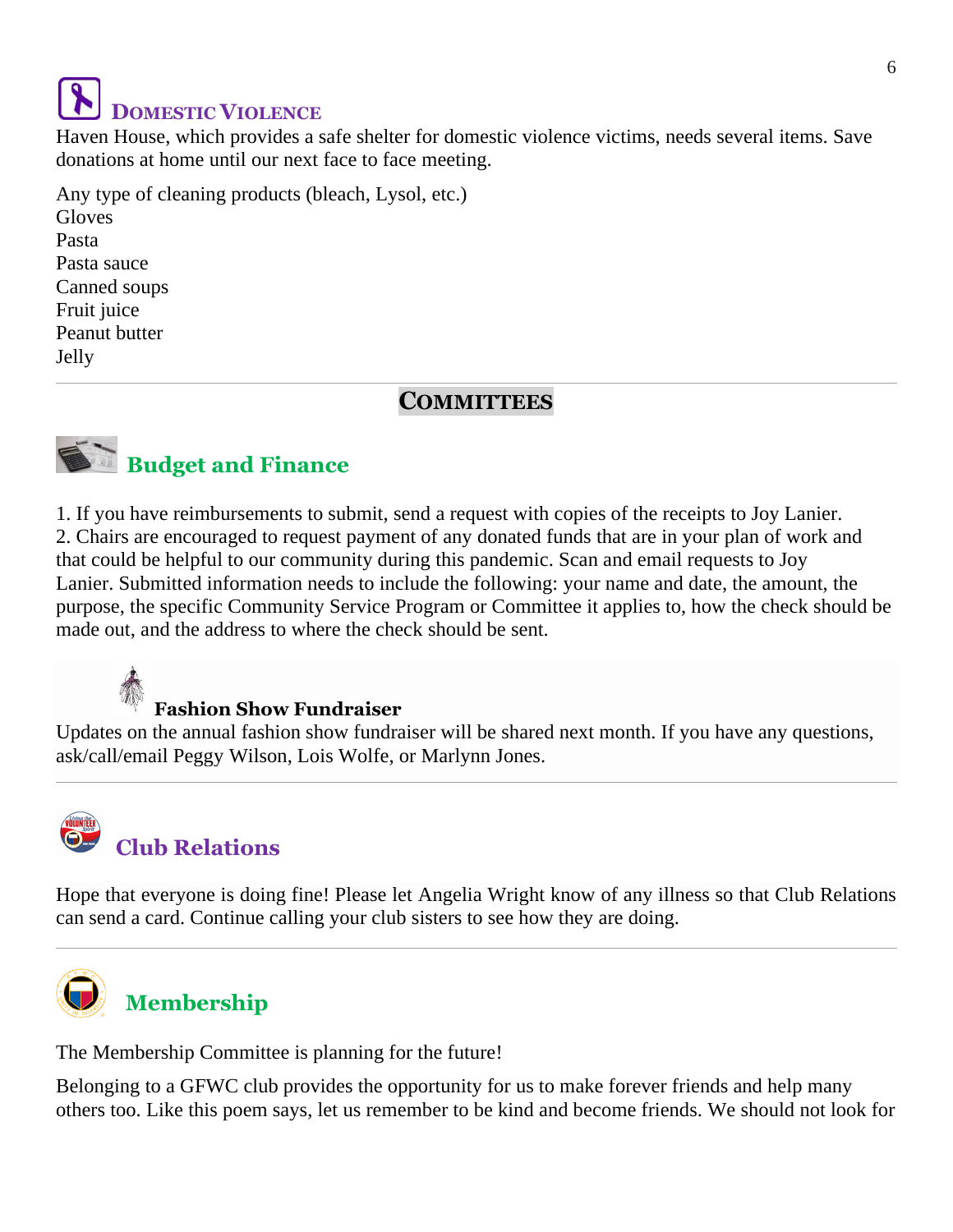ways for others to remain strangers. Invite someone to our next face to face meeting and we will offer them mint for their tea!

# *Red Brocade*

#### [Naomi Shihab Nye](https://poets.org/poet/naomi-shihab-nye) - 1952

The Arabs used to say, When a stranger appears at your door, feed him for three days before asking who he is, where he's come from, where he's headed. That way, he'll have strength enough to answer. Or, by then you'll be such good friends you don't care.

Let's go back to that. Rice? Pine nuts? Here, take the red brocade pillow. My child will serve water to your horse.

No, I was not busy when you came! I was not preparing to be busy. That's the armor everyone put on to pretend they had a purpose in the world.

I refuse to be claimed. Your plate is waiting. We will snip fresh mint into your tea.



On June 4, the Scholarship Committee moved that Ronshanda Chaney and Kersten Toebben each receive the Andrea Lane Memorial Scholarship financial award of \$1,000. Deposits have been made in their Clayton State University accounts. Both women are appreciative of our organization's support.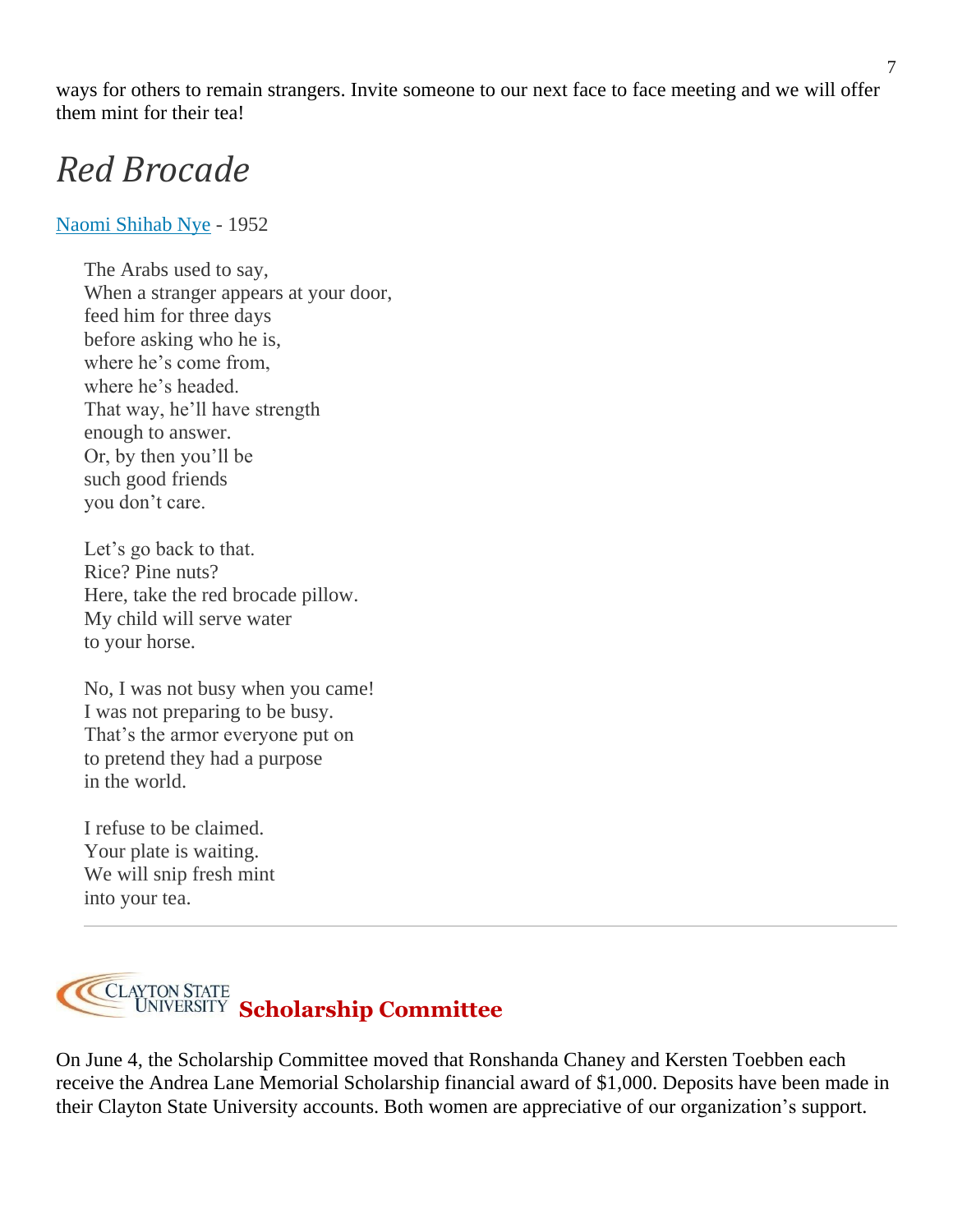MCWC members will meet these worthy recipients soon. Kersten Toebben will participate in our August Zoom meeting and Ronshanda Chaney will join us in September.



## **Scrapbook**

Four members responded to last month's request from Marlynn Jones for information on how members were affected by the pandemic. These members shared their thoughts, life changes, entertainment, ways to laugh, and daily activities, along with other survival techniques. Their responses included a mixed bag of coping mechanisms. If you have not responded yet, there is still time. Hopefully, several of you will share with Marlynn your "Life and Times During a Pandemic!" She noted that pictures are great too! In years to come while reading this scrapbook section, Marlynn believes we will respond with comments such as, "Oh, I remember when this occurred, and this is how we and our families coped and how it affected us and their lives."

Please remember to send pictures and other information on what you may be doing in relation to our Club's plans of work, or in any other ways you are assisting or helping in the community. Marlynn cannot keep a scrapbook without all our members!!

For FUN, Marlynn has a project. Here is her idea - *Let's do a survey. Send me your responses by email, texting, a phone call, or by regular mail. Miss all of you…see you on ZOOM!*

- What has been your favorite movie during the Pandemic?
- What has been your favorite television show during the Pandemic?
- What has been your favorite food?
- What has been your favorite activity?
- What do you miss the most?

Answer all or just some of the questions. Add other responses/comments if you like.



### **Tallulah Falls School**

Tallulah Falls School (TFS) is planning on opening for both online and person to person learning in August. MCWC will deliver our snacks donation for the student center in August. We will also donate \$100 to buy a brick for the Walk of Honor around the new Natatorium.

As TFS starts the new year, a rising senior, Chathan Clouatre, was selected to be featured in this newsletter. Chathan is a member of the Fellowship of Christian Athletes and has future aspirations to play college baseball and study physical therapy. His family chose TFS to give him a more challenging academic atmosphere to prepare for a college education. To that end, he carries a 4.0 weighted GPA. Chathan is a day student. He is the grandson of Patsy and Bob Fausett of Tallulah Falls. Patsy is a former graduate of TFS and as a salon owner she gave our own, Heloise Wilson, her first short haircut. Bob used to work with Heloise's Dad. Go to the following link to learn more about Chatham.

https://www.tallulahfalls.org/about/news-and-announcements.cms/2020/904/catching-a-break- chathan-clouatre